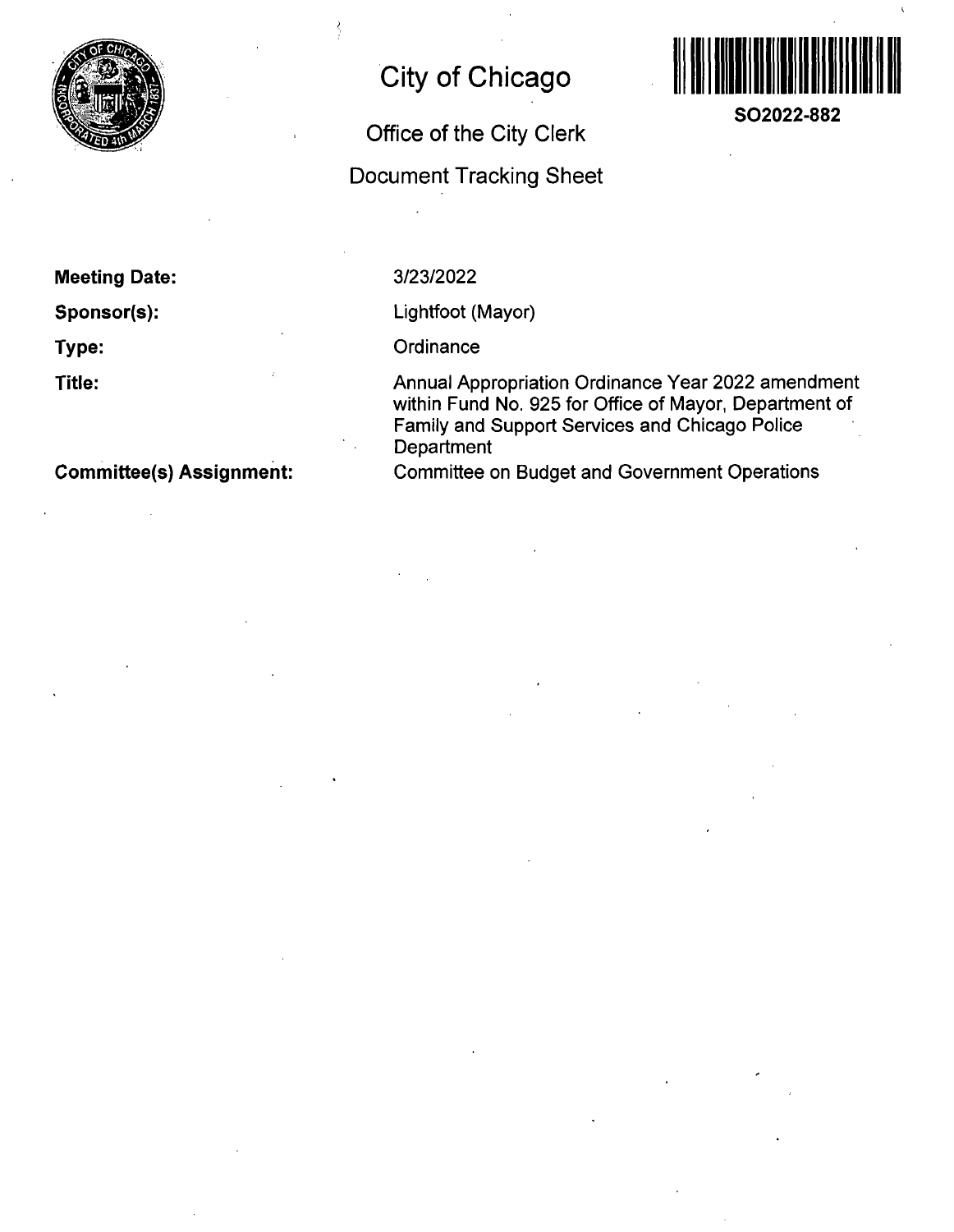## **SUBSTITUTE ORDINANCE**

WHEREAS, the Annual Appropriation Ordinance for the year 2022 (the "2022 Appropriation Ordinance") of the City of Chicago (the "City") contains estimates of revenues receivable as grants from agencies of the state and federal governments and public and private agencies; and

WHEREAS, the City through its Office of the Mayor (the "Mayor's Office") previously received private grant funds in the amount of \$39,000 from the Illinois Science and Energy Foundation for the Smart Grid / Energy Efficiency Consumer Education program; and

WHEREAS, the City through the Mayor's Office has been awarded private grant funds in the amount of \$221,000 by the Walder Foundation for the Walder Fellowship program; and

WHEREAS, the City through its Department of Family and Support Services has been awarded federal COVID-19 pass-through grant funds in the amount of \$3,000,000 by the Illinois Department of Commerce and Economic Opportunity for the Community Services Block Grant CARES program; and

WHEREAS, the City through its Department of Police has been awarded federal passthrough grant funds in the amount of \$56,000 by the County of Winnebago, Illinois for the Project Safe Neighborhoods program; now, therefore,

BE IT ORDAINED BY THE CITY COUNCIL OF THE CITY OF CHICAGO:

SECTION 1. The amounts of \$3,277,000 (not previously appropriated and representing new grant funds) and \$39,000 in carryover funds are hereby appropriated from Fund 925 - Grant Funds for the year 2022. The 2022 Annual Appropriation Ordinance is hereby amended by striking the words and figures and adding the words and figures indicated in the attached Exhibit A which is hereby made a part hereof.

SECTION 2. To the extent that any ordinance, resolution, rule, order or provision of the Municipal Code of Chicago, or part thereof, is in conflict with the provisions of this ordinance, the provisions of this ordinance shall control. If any section, paragraph, clause or provision of this ordinance shall be held invalid, the invalidity of such section, paragraph, clause or provision shall not affect any of the other provisions of this ordinance.

SECTION 3. This ordinance shall be in full force and effect upon its passage and approval.